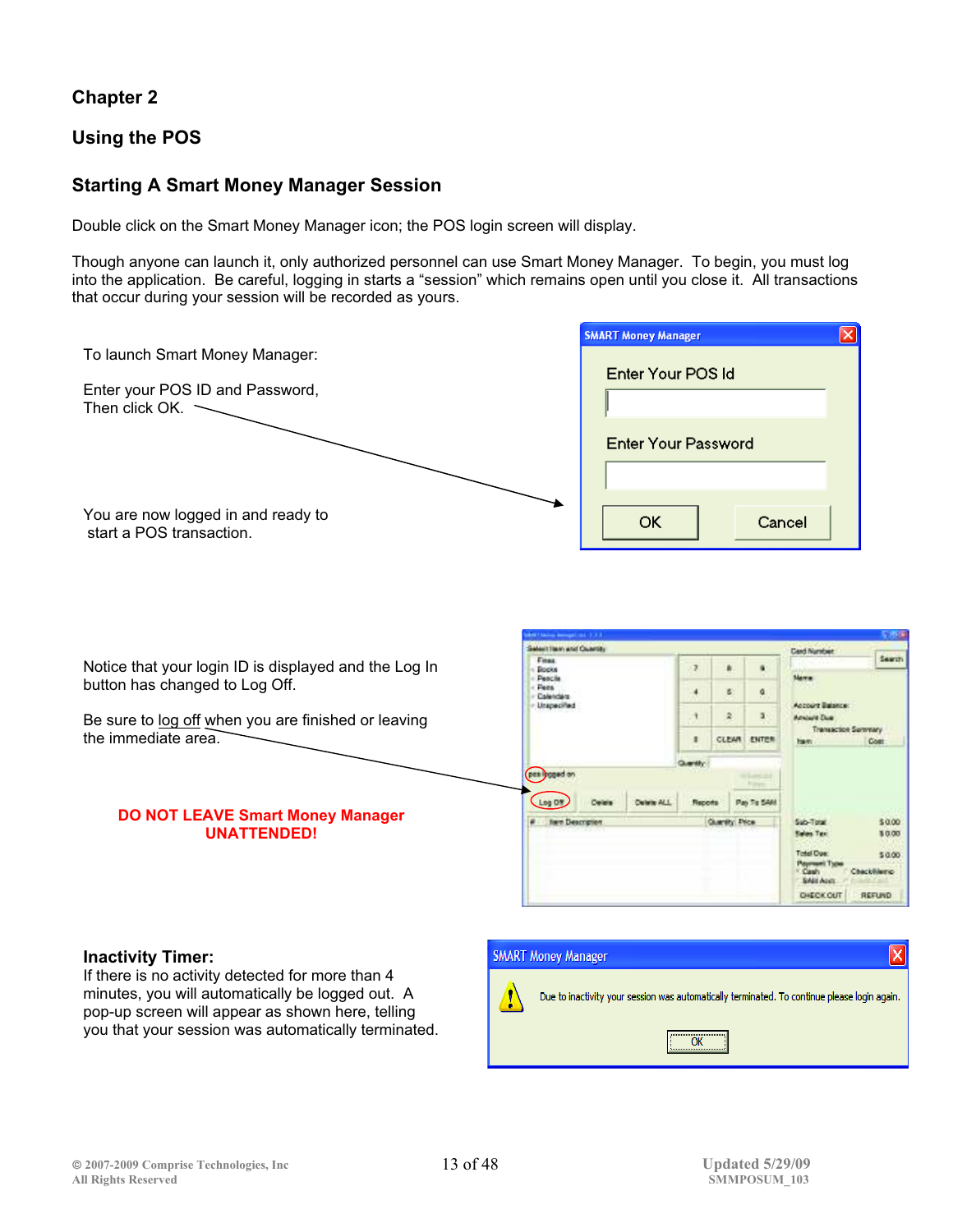# **Merchandise Checkout (Specified Items)**

Your Smart Money Manager administrator will have set up a Merchandise List, or schedule of items, that are sold by your library. This list can be organized with categories and specific items within those categories. The list is automatically displayed in the large white box in the upper left corner of the POS display.

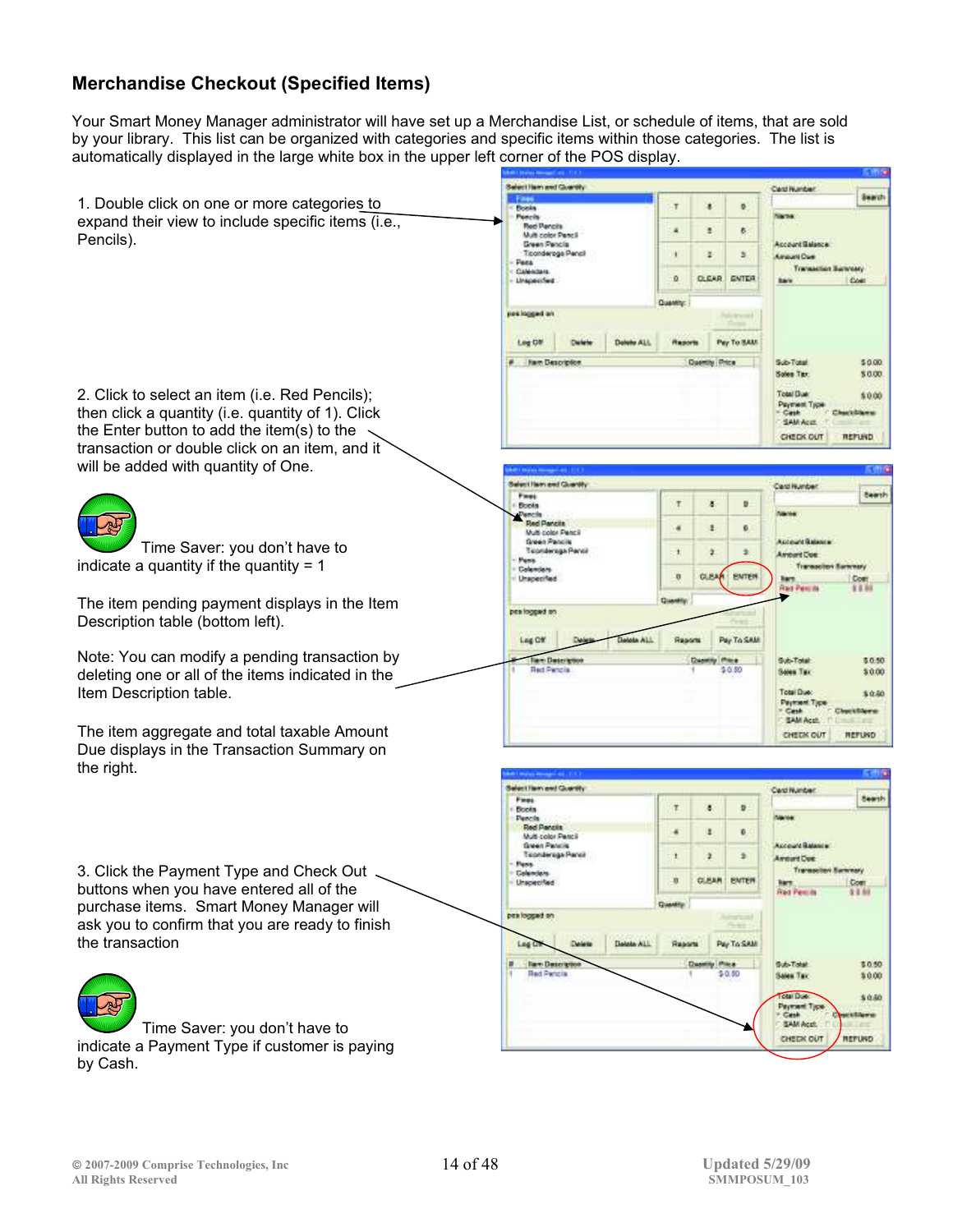## **Merchandise Checkout (Unspecified Items)**

There may be times when you are called upon to sell an item that is not listed in the Merchandise List (maybe a new shipment just arrived today and your Smart Money Manager administrator is on vacation). You can handle these transactions by adding an unspecified item to the merchandise list.

To do this:

Expand the Unspecified Items Category and select one of the items you have previously added, or;

*To add a new Unspecified Item*, Click on "Unspecified" and then click the Enter button below the keypad. You will then get a screen to enter the new item as shown.

Create a description, cost and sales tax rate for the item you are adding.

*Note*: added items appear only under your log on. Other authorized personnel will have to add these items under their respective log on if necessary.

Now you can transact the purchase of an unspecified item by clicking on it, just like you would any other item.

If the price you are trying to assign to the unspecified item is greater than the maximum amount configured, then you will see the error message as shown here when entering the amount.



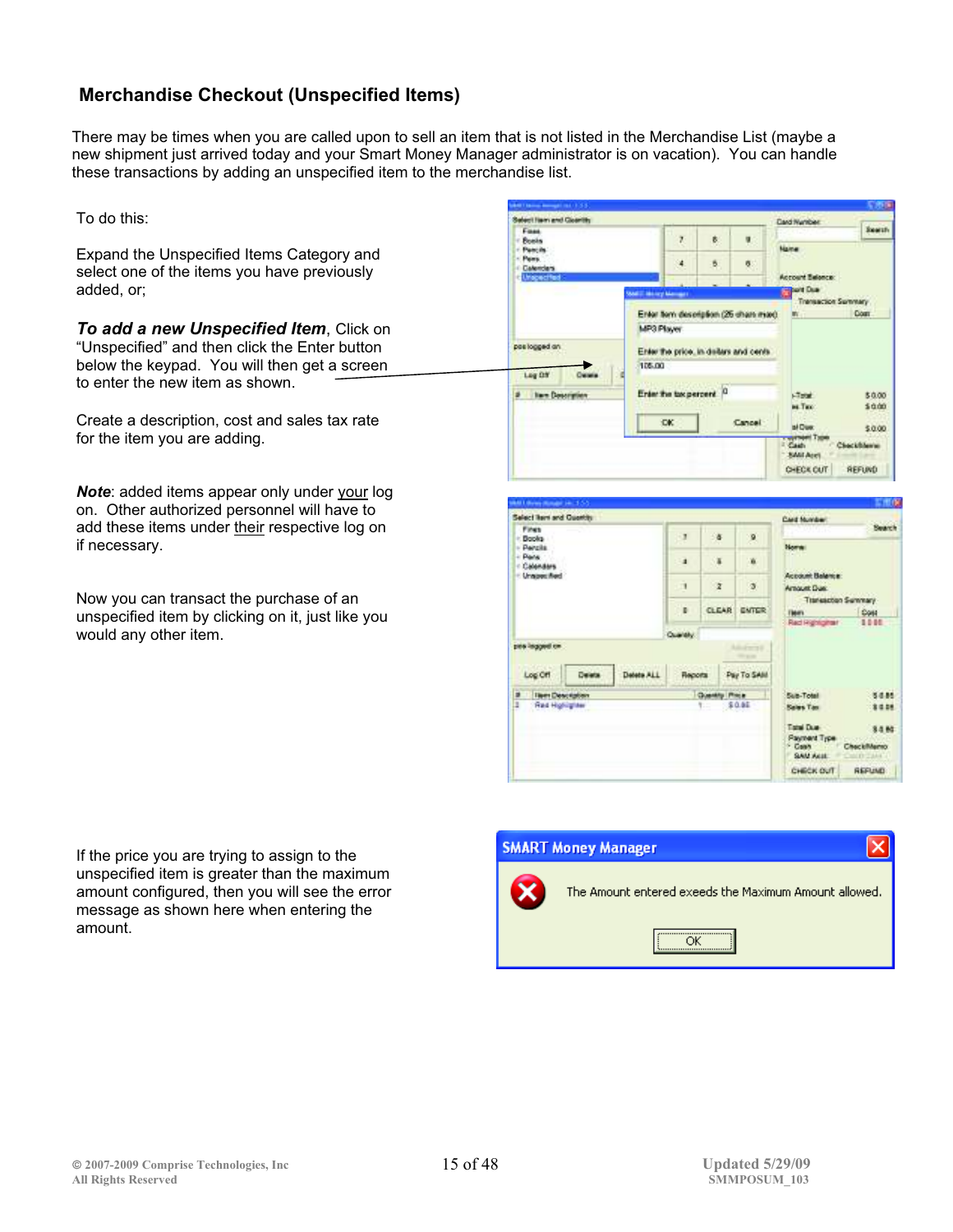# **Accepting Payments**

Once you have confirmed that you are ready to finish this transaction, you need to handle the actual payment (as illustrated).

## **Cash Transactions:**

Smart Money Manager will display a window to enter the amount tendered after selecting the Check Out button. Then it will ask if you're sure you're ready to finish. If you click Yes you'll get the Enter Amount Tendered screen; After entering the amount collected click OK.

Smart Money Manager will calculate the amount of any Change Due, clear the transaction display and be ready for the next purchase.

Note: you can begin the next transaction as soon as you are ready; the Change Due window will disappear in 20 seconds or as soon as you click elsewhere on the screen.





# **Check Transactions:**

Smart Money Manager will display a window to enter the check number. After entering the check number, click OK.

*Note*: Checks must be written for the exact amount of the purchase.

Once you select OK in either the cash or check window, Smart Money Manager will open the cash draw and print a receipt (if so equipped and configured).

As each transaction is completed, it is recorded in the transaction log database. It is available for review anytime in one of the Smart Money Manager reports or can be brought up as part of a refund (see next section).

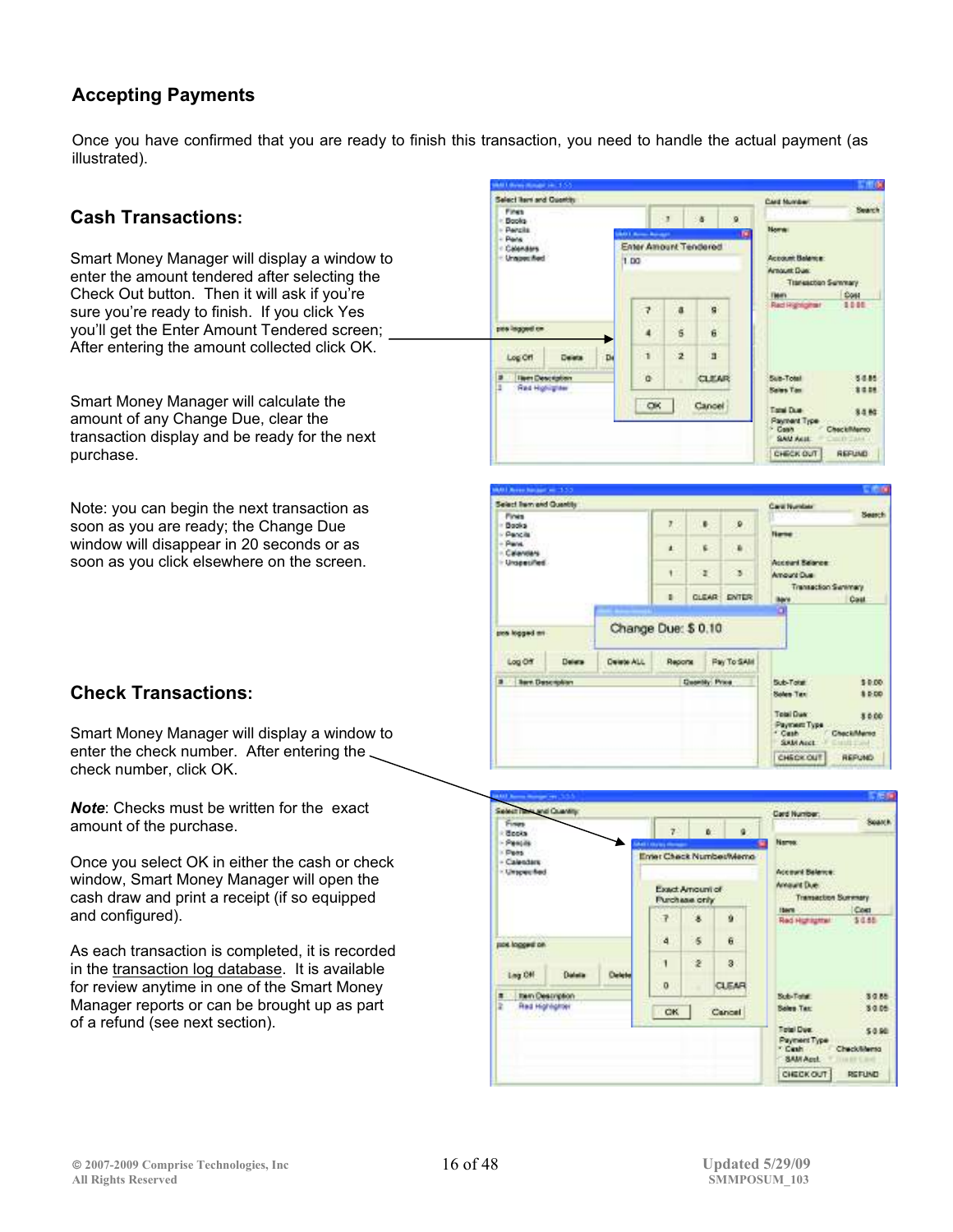# **Credit Card Transactions:**

Smart Money Manager will display a window to enter Credit Card information when you select the radio button for Credit Card in the lower Righthand corner and click the Check Out button. (if you have the Credit Card option enabled at your location).

| Select liers and Quantity:<br>Fines                                                      |                                                                                   | <b>SAAT Invest Novany</b>                                                                                              | ed Number:<br><b>Saarin</b>                                                                                                 |
|------------------------------------------------------------------------------------------|-----------------------------------------------------------------------------------|------------------------------------------------------------------------------------------------------------------------|-----------------------------------------------------------------------------------------------------------------------------|
| - Books<br><b>Book of Dogs</b><br><b>Book of Stats</b><br>Visual C++ G<br>Paperback book | The Art of Software Texting<br>Visual C# 2005 Stap by D.<br>St. Patricks Day Call | <b>Dividi Card Information</b><br><b>CONTRACTOR</b><br>Arranted Carm<br>First Nation<br>List Name:<br>CANSECANS Number | and it<br><b>Hourd Extended</b><br>YOUNE DUAY.<br>Tremsschon Summary<br>Cost                                                |
| - Penells<br>- Pens<br>Colorators                                                        |                                                                                   | Expositer:Date (movement)<br>Card Verbisskan #                                                                         | ask at Dogs<br>\$10,00                                                                                                      |
| postagged en                                                                             |                                                                                   | <b>Edmin MASKARIA</b><br><b>Ginest Address</b>                                                                         |                                                                                                                             |
| Log <sub>OW</sub>                                                                        | Delete                                                                            | <b>CM</b><br>State Province                                                                                            |                                                                                                                             |
| <b>Here Description</b><br>Bask of Dags                                                  |                                                                                   | <b>Diumy</b><br><b>Bullets</b>                                                                                         | de-Total:<br>\$10.00<br>\$ 0.10<br><b>First Tax:</b>                                                                        |
|                                                                                          |                                                                                   | Email achiever<br>Free:<br>Caruse -                                                                                    | Mal Due:<br>\$10.10<br>kyrwel Type<br><b>Check@dares</b><br>Cash.<br>SAM Apet.<br>Coudit Card<br>OVECK OUT<br><b>REFUND</b> |

Date: 03/11/2008 15:42 Ticket Number: 102107189

# **Receipts:**

Once checkout is complete, Smart Money Manager will generate a receipt from the receipt printer. Once the Amount Tendered is entered and Change Due appears, close the pop up box and the receipt prints out.

An example of Cash, Check and Credit Card receipts are depicted here.

| <b>Transaction Summary</b>               |       |  |
|------------------------------------------|-------|--|
| Book of Dogs \$10.00                     |       |  |
|                                          |       |  |
| Sub-Total:                               | 10.00 |  |
| Sales Tax:                               | 0.10  |  |
| Total Due:                               | 10.10 |  |
| Cash Tendered 10.25<br>Change Due (0.15) |       |  |

Cash Receipt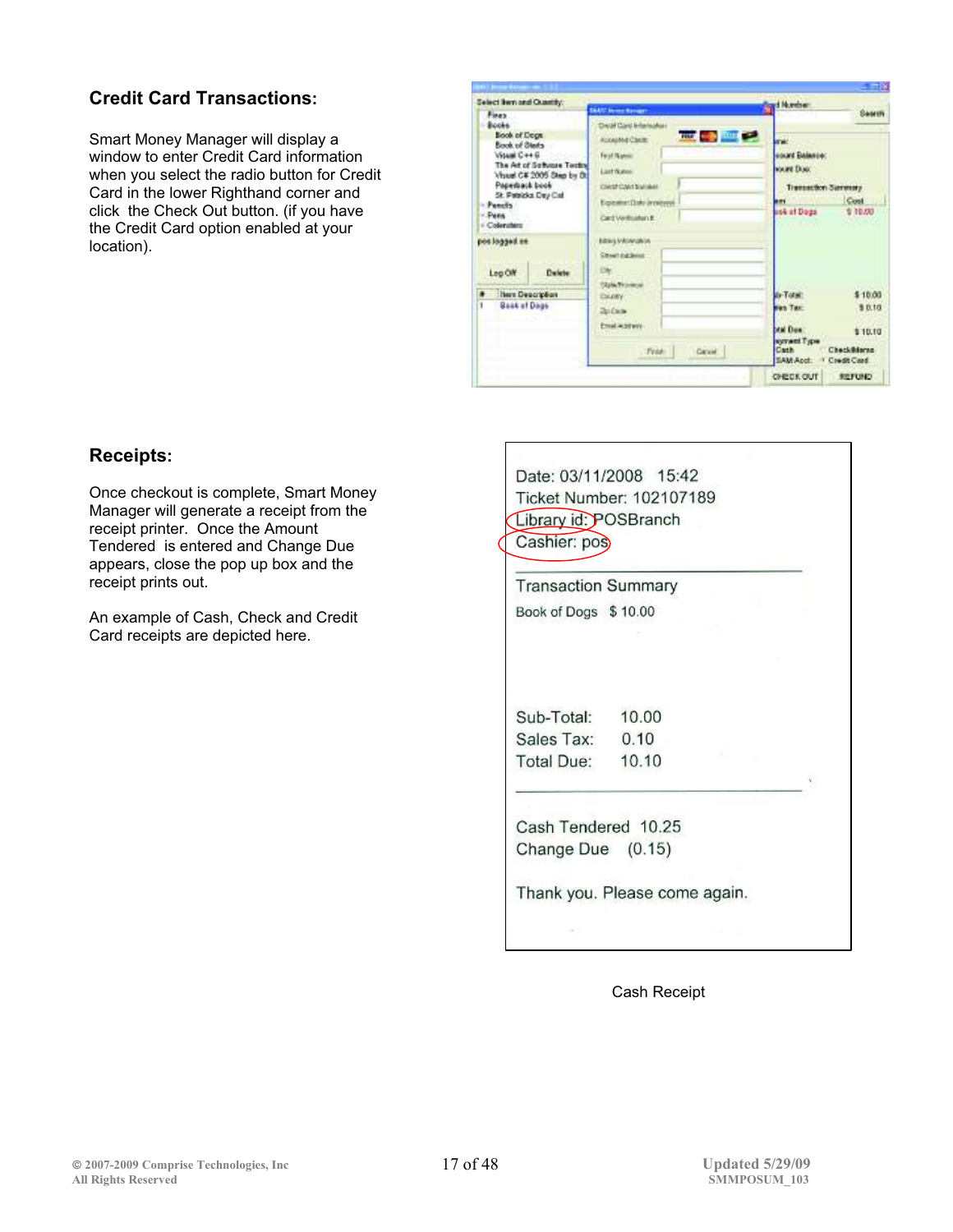| Date: 03/11/2008 15:43              | Date: 03/07/2008 12:10<br>Ticket Number: 102073184 |
|-------------------------------------|----------------------------------------------------|
| Ticket Number: 102110190            | Library id: POSBranch                              |
| Library id: POSBranch               | Cashier: pos                                       |
| Cashier: pos                        | <b>Transaction Summary</b>                         |
|                                     | Paperback book \$5.00                              |
| <b>Transaction Summary</b>          |                                                    |
| Cats 2007 Calendar \$6.25           |                                                    |
| The Art of Software Testing \$35.45 | Sub-Total:<br>5.00                                 |
|                                     | Sales Tax:<br>0.00                                 |
|                                     | CC Charge:<br>0.00                                 |
|                                     | Total Due:<br>5.00                                 |
|                                     |                                                    |
| Sub-Total:<br>41.70                 | Total Charge 5.00<br>#: ************1765           |
|                                     | Trans ID: 4387DE59-47D1770A-710-5A85A              |
| Sales Tax:<br>0.43                  |                                                    |
| 42.13<br>Total Due                  | Cardholder agrees to pay charge                    |
|                                     | and be bound by Cardholder's                       |
|                                     | agreement                                          |
| Check #: 745                        |                                                    |
| Check Amount: 42.13                 | Sign                                               |
|                                     |                                                    |
| Thank you. Please come again.       | Thank you. Please come again.                      |
|                                     |                                                    |

Configurable fields for receipts are Library ID, Cashier, and CC Charge. The Library ID would appear on receipts when you open the web interface and choose the Add Location link under Configuration. The Location ID entered here would appear on the receipt as "Library ID" once you click the Submit button. The "Cashier" field on the receipt is the user Login ID, and the CC Charge would be a charge a library can choose to impose on a patron for using credit card.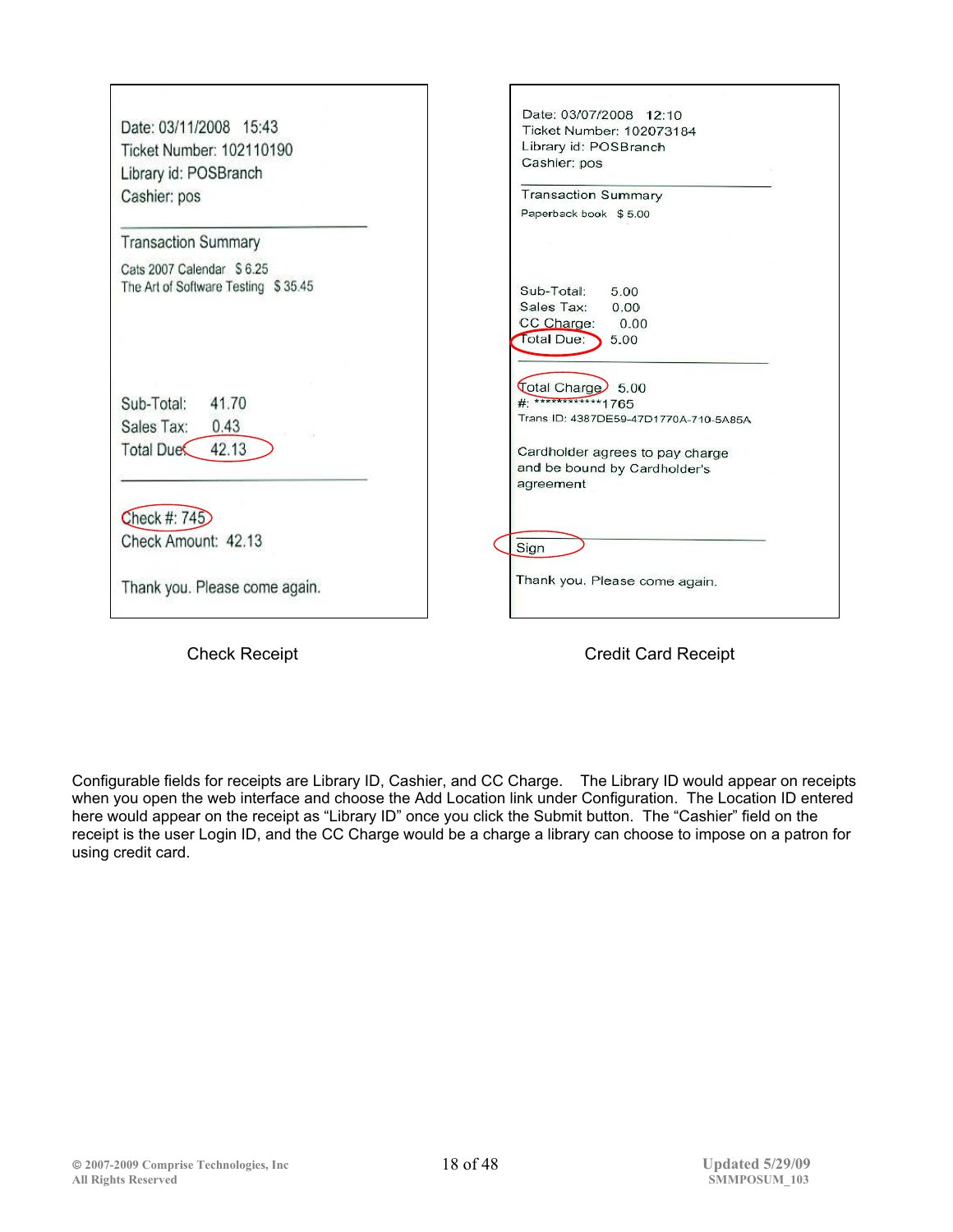# **Refunds**

Smart Money Manager refunds can be tied to the original purchase or transacted without purchase documentation (subject to Library Policy).

#### **How To Lookup a Transaction To Make a Refund**

Start by clicking on the Refund button. Smart Money Manager will display the refund dialog box where you can enter the ticket number (receipt number) if available and click OK, *or* click the "No Ticket is Available" radio button and then click OK.

#### **Customer has Receipt:**

If you enter a receipt number, the transaction log will be displayed. All of the purchased items will appear in the Item Description table.

Simply select the item and quantity being returned.

#### **Customer has No Receipt:**

Click the No Ticket is Available radio button, click [OK], then select the returned item from the Merchandise List. You can either double click on the item or select it and enter a quantity from the keypad and click the [Enter] button.

Then select the payment type and the [Finish Refund] button. Smart Money Manager will ask if you're sure you're ready to finish. Select Yes or No.

If you chose "SAM Acct" for the Payment Type, another screen will pop up asking for the SAM Account number. Either type it in manually or enter it from the keypad, and click the [OK]  $\cdot$ button. You will also need to enter the password when prompted.

Smart Money Manager will then ask if you want to return the refunded item/s to Inventory. Answer Yes if the condition of the item/s are "like new". Inventory will then be increased. If items are damaged in any way, answer No and Inventory will remain as is.

Once you have answered the Inventory question, the cash drawer will open, and print a receipt (if so equipped.)





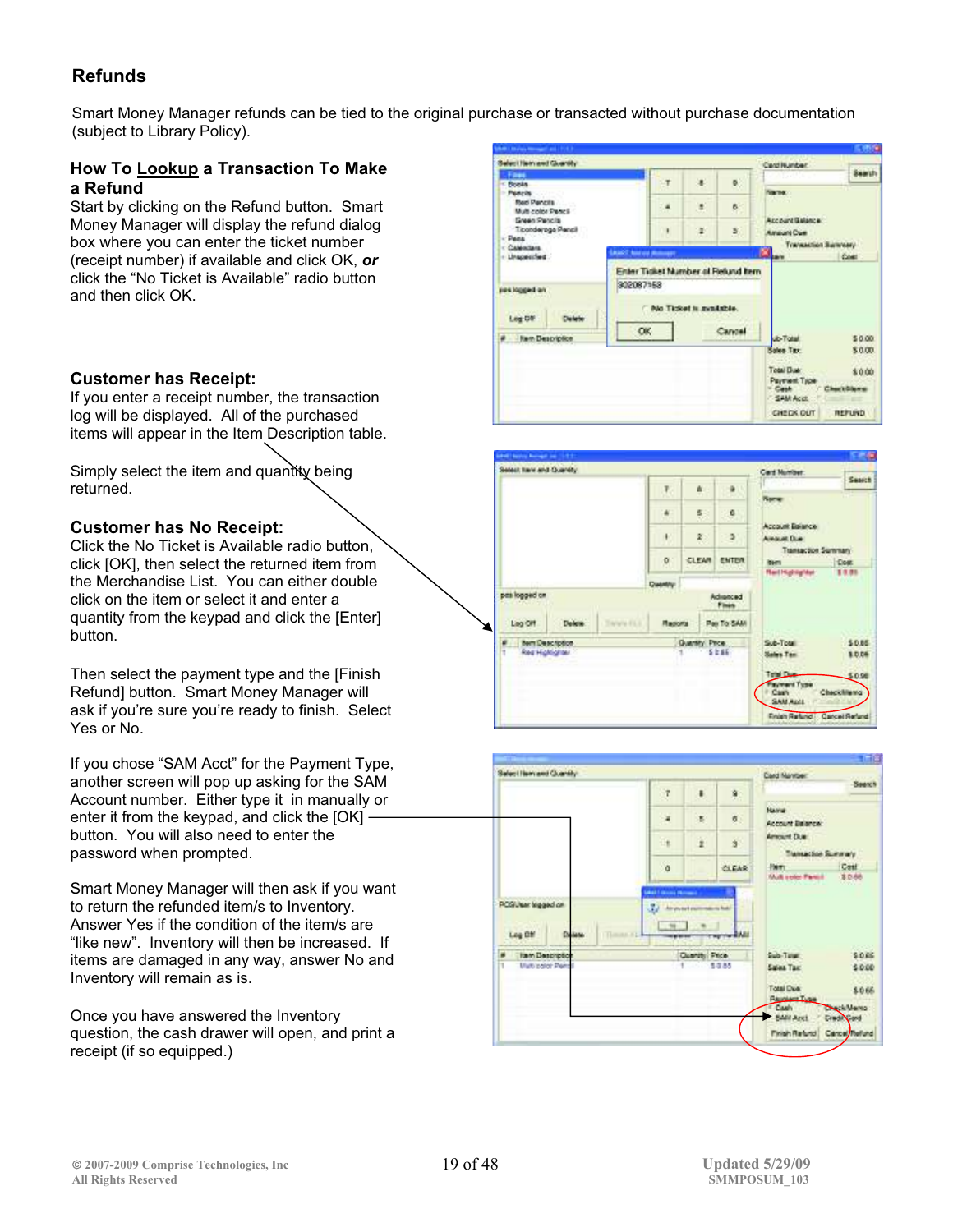# **Paying Fines through POS**

### **In order to make a fine payment:**

Search for a library card number by typing or scanning in the number in the card number field and click [Search].

| Fines<br>· Rooks<br>- Pancillo |         |            |                | R               | ú                     | 270001                                            | Geart                                  |
|--------------------------------|---------|------------|----------------|-----------------|-----------------------|---------------------------------------------------|----------------------------------------|
| : Parm<br>- Calendara          |         |            |                | B.              | $\sigma$              | <b>Filmmed</b><br><b>Account Balance</b>          |                                        |
|                                |         |            | E              | ×               | ä                     | <b>Arround Due:</b><br><b>Transaction Summary</b> |                                        |
|                                |         |            | 7a             | CLEAR           | ENTER                 | <b>East</b>                                       | Cost                                   |
|                                |         |            | <b>CHANGE</b>  |                 |                       |                                                   |                                        |
| pes lagged on                  |         |            |                |                 | Automobile<br>Forest. |                                                   |                                        |
| Log OM                         | Elekate | Detete ALL | <b>Reports</b> |                 | Pay To SAM            |                                                   |                                        |
| <b>6 Bert Description</b>      |         |            |                | Quantity: Price |                       | Sab-Total:                                        | \$0.00                                 |
|                                |         |            |                |                 |                       | Gales Tair                                        | \$0.00                                 |
|                                |         |            |                |                 |                       | Total Das:<br>Poyment Type<br>- Cash<br>GAM Aprt. | \$0.00<br>CheckMerro<br>Credit Clariff |
|                                |         |            |                |                 |                       | <b>CHECK OUT</b>                                  | REFLND.                                |

If this is a first time user it will ask for the Patron's ILS Password. Input their Password, and click [OK].

Once the search for the patron number is successful, the fine amount owed will appear in two places on the screen. Under the card number field, and in the "Select Item and Quantity" area.

Under the "Select Item and Quantity" area the Fines Category will enable a plus (+) sign next to it, where it is expandable due to the patron owing fines. Click on the plus (+) sign, which will display:

FINE – total amount Fine Partial payment.

If you wish to pay the total amount of the fine, go to OPTION A (see details for Option A in next section).

If you wish to pay a partial amount of the fine, go to OPTION B (see details for Option B in next section).

| Salary have and Chaptai                           |                                      |              |                |                |                                                       | Class Manher:                                                                                                                  |
|---------------------------------------------------|--------------------------------------|--------------|----------------|----------------|-------------------------------------------------------|--------------------------------------------------------------------------------------------------------------------------------|
| Fines                                             | Fire Arrount - \$ 10.96              |              |                | п              | ٠                                                     | Clear<br>370001                                                                                                                |
| <b>The Portel Poyness!</b><br>- Books<br>- Pendit |                                      | ۰            | ٠              | ٠              | Joe Smith<br>Adamsus !<br>\$ 6.00.<br>Account Balance |                                                                                                                                |
| $- P$ al'al<br>- Calendary<br>120000792159        |                                      |              | V.             | a              | ٦                                                     | \$10.56<br><b>Annount Dan:</b>                                                                                                 |
|                                                   |                                      |              | e.             | CLEAR          | ERTER                                                 | <b>Transaction Cummers</b><br>Cost<br><b>Fakty</b><br>FRIE: Total Pres. R.<br>\$10.55                                          |
|                                                   |                                      |              | Cluster May    |                |                                                       |                                                                                                                                |
| ples legged on                                    |                                      |              |                |                | Advanced<br>Fines                                     |                                                                                                                                |
| Log Off                                           | Einbase                              | Detector ALL | <b>Reports</b> |                | Pay To SAM                                            |                                                                                                                                |
| <b>Born Deneription</b>                           |                                      |              |                | Dasmith, Price |                                                       | \$10.55<br>Salo-Total:                                                                                                         |
|                                                   | FBIE - Total Fine America - \$ 10.05 |              |                |                | \$19.55.                                              | \$ 0.00<br>Salas Tan<br><b>Total Due:</b><br>310.55<br>Payzent Type<br>CharleMarea<br>* Cash<br><b>SAN Acct</b><br>Credit Card |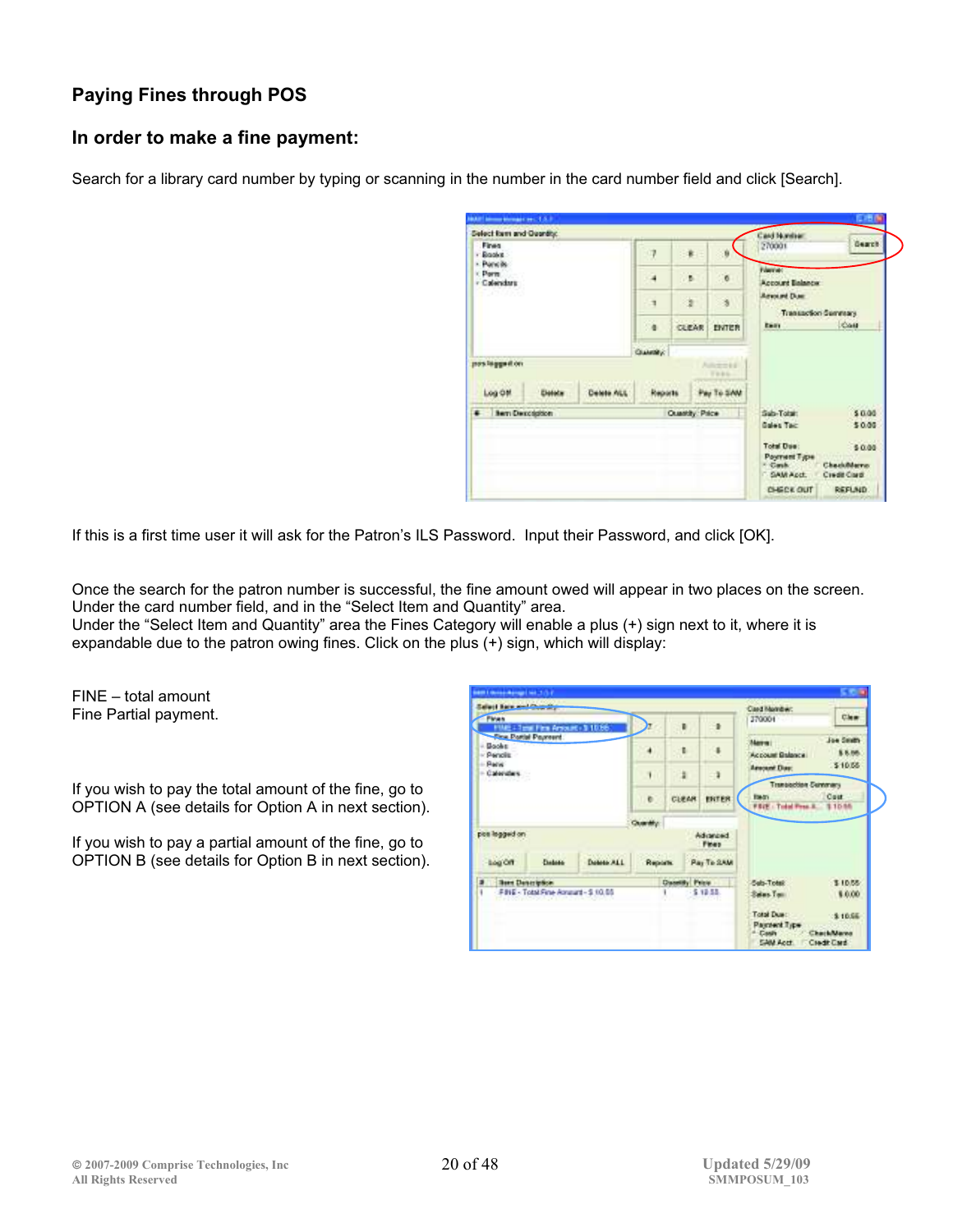# **OPTION A – To Pay Total Amount of Fine:**

Highlight "FINE – Total Fine Amount - \*\*\*" , hit 1 on the keypad then click Enter, or Double click the total fine and it will automatically appear in the Transaction Log as a Quantity of 1.



If you are finished adding items to the Transaction Log, you will now follow the check out method as usual.

Fine payment will be submitted to the ILS, the cash drawer will open, and a receipt will print out.

First, choose Payment Type. Then click [YES] to confirm that you wish to Finish.

The cash drawer will then open, and a receipt will print out.

|                                                                             |                                    |                                                      |                     |                                 |                           |                                       | $-10$                                    |
|-----------------------------------------------------------------------------|------------------------------------|------------------------------------------------------|---------------------|---------------------------------|---------------------------|---------------------------------------|------------------------------------------|
| Gelect Hern and Quantity.                                                   |                                    |                                                      |                     |                                 |                           | Card Hander                           |                                          |
| $-$ Fines                                                                   |                                    | ä,<br>٠<br>FINE - Total Fine Annount - \$ 10.55<br>× |                     | 270001                          | Clear                     |                                       |                                          |
| Fine Portfol Fayesent<br>$-$ Gooks<br>$-$ Putche<br>$-$ Pers<br>- Calendard |                                    | ¥,<br>z<br>ä                                         |                     |                                 | Norwe.<br>Access Balance: | Joe Seath<br>55.95                    |                                          |
|                                                                             |                                    | ï<br>s.<br>ž                                         | <b>Areaunt Due:</b> | \$10.55                         |                           |                                       |                                          |
|                                                                             |                                    |                                                      |                     |                                 |                           | Transaction Cummany                   |                                          |
|                                                                             |                                    |                                                      | ×.<br>n             | CLEAR                           | <b>ENTER</b>              | 1304'4<br>Filidi - Total Fina A.      | Cost<br>\$50.00                          |
| pos logge<br>Log Off                                                        | Dalota                             | Delabe ALS                                           |                     | <b>We are sumpled</b><br>monds! | <b>bd</b><br>2.84         |                                       |                                          |
| <b>Rent Description</b>                                                     |                                    |                                                      |                     | Questity Price                  |                           | Sub-Tistah                            | \$10.55                                  |
|                                                                             | FINE - Total Pine Annual - 3 10.65 |                                                      |                     |                                 | \$10.55                   | Sales Tax:                            | \$ 0.00                                  |
|                                                                             |                                    |                                                      |                     |                                 |                           | Total Deel<br><b>Payment Type</b>     | \$10.55                                  |
|                                                                             |                                    |                                                      |                     |                                 |                           | <sup>+</sup> Cash<br><b>GREENLAND</b> | CheckRiterno<br><b>Provident Provide</b> |

### **OPTION B – Partial Payment of Fine:**

|                                                                                                        |                                                                      |                                      |                  |                                            | - 33                |
|--------------------------------------------------------------------------------------------------------|----------------------------------------------------------------------|--------------------------------------|------------------|--------------------------------------------|---------------------|
| If you wish to make a partial payment towards the FINE,                                                | <b>Integritary and Ouverty</b>                                       |                                      |                  | Card Number:                               |                     |
| under the Fines, category, highlight "Fine Partial Payment"                                            | <b>Fines</b><br>Total Fine Account - \$ 10.55<br>Fine Parkel Payment | Ţ.                                   |                  | 270001                                     | Clear               |
| and click [Enter] on the keypad.                                                                       | <b>Beech</b><br>Peach                                                | ¥                                    | ö                | <b>Uservice</b><br>Account Relation        | Joe Seath<br>15.95  |
| A window will pop up prompting for the partial amount you                                              | Pess<br>Calendars                                                    |                                      |                  | <b>Arsound Case</b><br>Translatene Sammers | \$10.55             |
| wish to pay towards the fine.                                                                          |                                                                      | be het if aantient Bary Lemontations |                  | <b>Barry</b>                               | Cost                |
|                                                                                                        |                                                                      | Enter Sale Amount                    |                  |                                            |                     |
| Type in the amount you wish to pay,                                                                    |                                                                      | Fine Partial Payment                 |                  |                                            |                     |
| using the decimal point, which is important                                                            | pos logged an                                                        | Charge:                              |                  |                                            |                     |
| when typing in the amount. Then click [OK].                                                            | Lag Off<br>Datet                                                     | <b>CK</b>                            | Cancel           |                                            |                     |
|                                                                                                        | <b>News Dascoption</b>                                               |                                      | Chassilly, Price | Sub-Total                                  | \$ 0.00             |
|                                                                                                        |                                                                      |                                      |                  | Goles Tax:                                 | \$0.00              |
| The amount indicated will then appear in the Transaction<br>Log as well as in the Transaction Summary. |                                                                      |                                      |                  | <b>Total Due:</b><br>Painwest Type         | \$0.00<br>ark@Aaren |
|                                                                                                        |                                                                      |                                      |                  |                                            |                     |

Once you are finished adding items to the checkout list, you will now follow the check out method as usual.

Fine payment will be submitted to the ILS, the cash drawer will open, and a receipt will print out.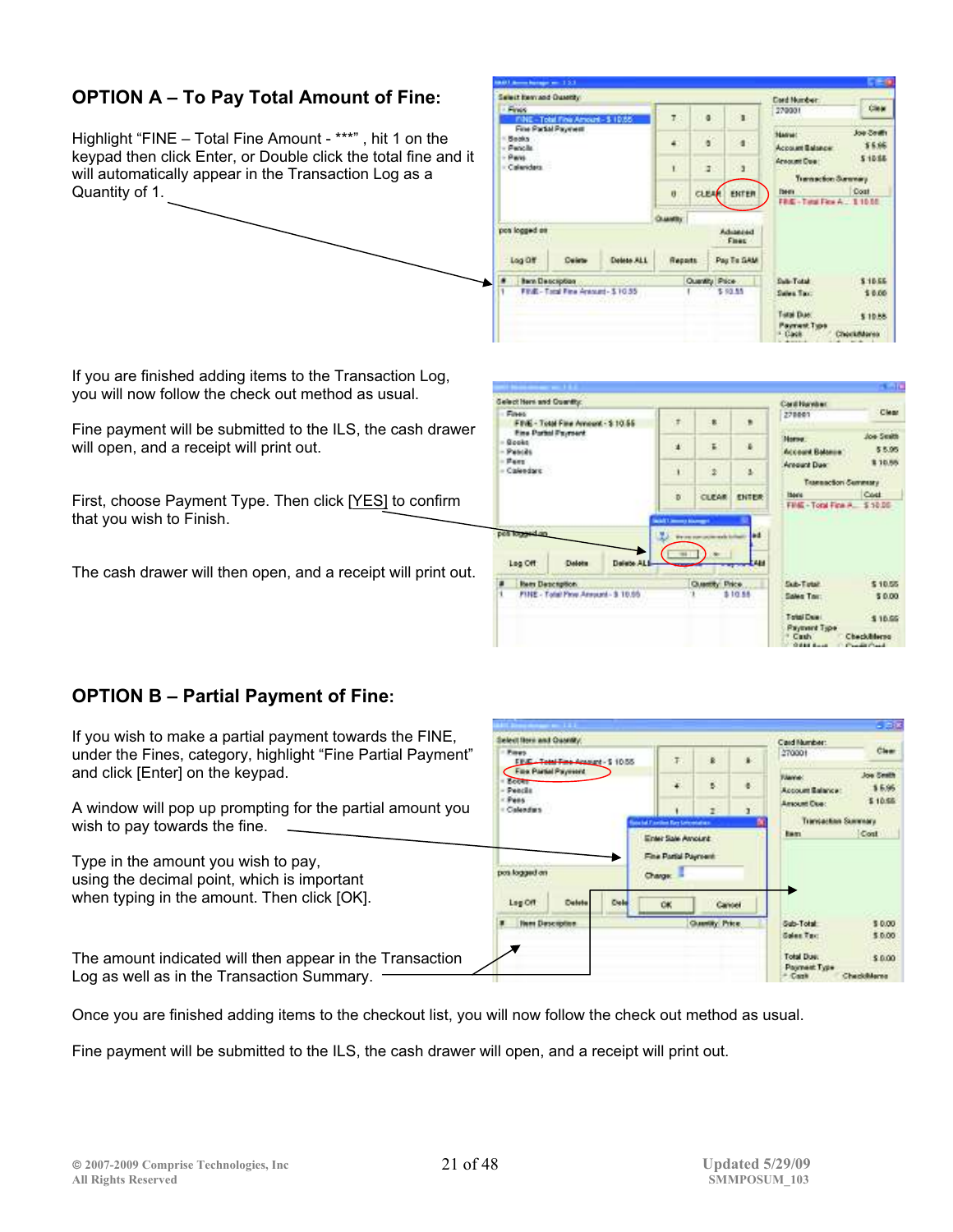## **Multi-Fine Payment:**

You can also pay fines for multiple patrons from the POS system. To do this you would enter the library card number and click the [Search] button.

| Select Bars and Coordity      |        |                      |               |                      |              | Card Mantbert                             |                                        |
|-------------------------------|--------|----------------------|---------------|----------------------|--------------|-------------------------------------------|----------------------------------------|
| Fines<br>- Books<br>- Pereits |        |                      |               | ä                    |              | 270001                                    | Search <sup>1</sup>                    |
| - Penc<br>Calendari           |        |                      |               |                      |              | <b>Account Balance</b>                    |                                        |
|                               |        |                      |               | ÷                    | ï            | Amount Due:<br><b>Tressures Survivery</b> |                                        |
|                               |        |                      | ö.            | <b>CLEAR</b>         | <b>BUTER</b> | <b>Fierty</b>                             | Cont                                   |
|                               |        |                      | Quantity.     |                      |              |                                           |                                        |
| positogged on<br>Log Off.     | Delete | <b>Deterministic</b> | <b>Headth</b> |                      | Pay To GAM   |                                           |                                        |
| <b># Hees Description</b>     |        |                      |               | <b>County: Price</b> |              | Sab-Total                                 | 59.00                                  |
|                               |        |                      |               |                      |              | : Sales Tax:                              | 5 8 8 9                                |
|                               |        |                      |               |                      |              | Total Care                                | \$ 2.00                                |
|                               |        |                      |               |                      |              | Playment Type<br>· Cesty<br>SAN Acct.     | <b>Checkbleno</b><br><b>Creck Card</b> |

Then click the [Advanced Fines] button which will be available to select, and enter other patron cards. Upon clicking the [Advanced Fines] button you will see this screen. -

Enter the second card number and click the [Search] button to find the next patron's fines.

You can now choose to Pay All by clicking the [Pay All] button.

*Note:* If you are paying more than one patron's fines in a session, you must pay ALL the fines for each patron by selecting the Pay All button. You cannot pay a single fine for a patron if more than one patron is selected.

Continue the process until you have all patron's fines you wish to pay in one session. They will appear as follows:

Once all the patrons are listed, click the [Done] button which brings you back to the main POS screen and includes all fines for each patron that was found.

Select Payment Type and click the [Check Out] button to continue the transaction.

You will then be asked for the Cash Amount, Check Number, or Credit Card Number. Clicking [OK] will complete the transaction.





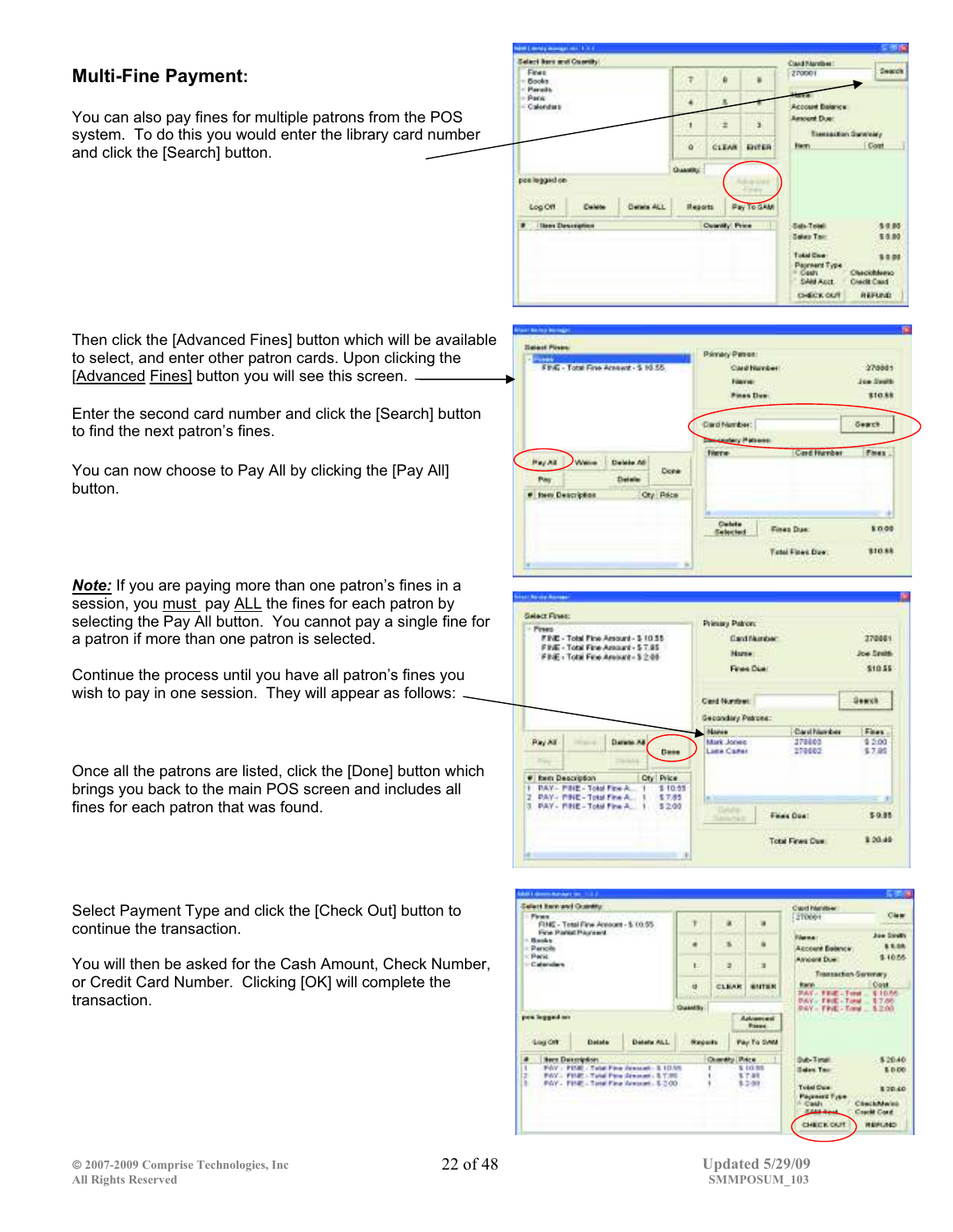### **Waiving Fines**

Waiving fine payments is used to forgive fines for a patron. To waive a fine or partial fine, simply enter the patron's library card number and click the [Search] button. Then click the [Advanced Fines] button.

The fines will now appear for that cardholder.

Processing of fines and waives is dependent on your ILS's protocol. Please refer to the chart for specifics on how waives are processed within your ILS.

To waive a specific fine in total, select the fine you wish to waive and click the [Waive] button. You will see "Waive –

Fine – Total Fine" and the amount, in the screen at the bottom.

When you click the [Done] button you will then see the main screen which allows you to Check Out.

*Note:* Ctrl ~ will allow you to check the waive limit for the POS terminal to make sure you don't go over the limit that is set for that terminal.









If the Over the Limit screen should appear, you will need a Supervisor password to continue with checkout. If you click [YES] you can enter the password and continue.

Click the [Check Out] button to complete the transaction, waiving the fine/s for that cardholder.

You also have the ability to waive a Partial Fine. To do this enter the library card number and click the [Search] button.

Fines for that patron will appear and you can now select the Fine Partial Waive option, select any number on the keypad to enter a quantity and click [Enter] or hit the Enter key on your

keyboard. This activates the Partial Waive screen in which you can enter the partial amount you wish to waive, then click [OK] to complete the transaction.

To get to the checkout screen, select Checkout and enter a password. Click [OK] to complete the transaction. The fine amount is now waived and the transaction is now complete.